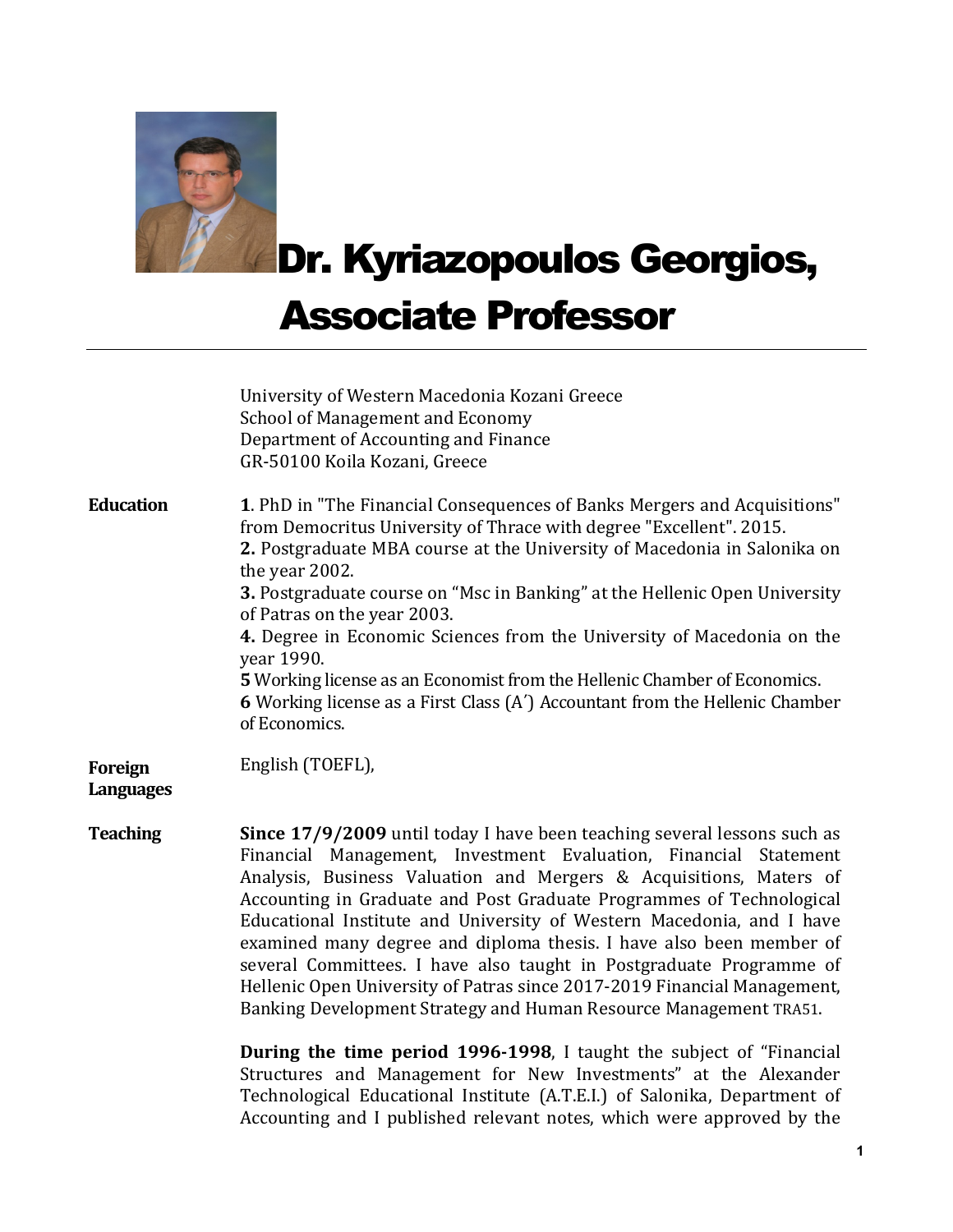|                                                                                                      | Administration of the Alexander Technological Educational Institute<br>(A.T.E.I.) Thessaloniki Greece.                                                                                                                                                                                                                                                                                                                                                               |
|------------------------------------------------------------------------------------------------------|----------------------------------------------------------------------------------------------------------------------------------------------------------------------------------------------------------------------------------------------------------------------------------------------------------------------------------------------------------------------------------------------------------------------------------------------------------------------|
|                                                                                                      | <b>During 1993 to 2008</b> I have been teaching many classes in Private and Public<br>training centers and in New York College, that is relative to Financial<br>Management, Quantitative Methods, Economic Maths, Statistics, Econometrics<br>and Micro.                                                                                                                                                                                                            |
| <b>Papers</b><br><b>Published in</b><br><b>International</b><br>Journals with<br><b>Reviewers</b>    | <b>Since 2009</b> I have published 26 papers in international journals with<br>reviewers.                                                                                                                                                                                                                                                                                                                                                                            |
| <b>Papers</b><br><b>Presented in</b><br><b>International</b><br><b>Conferences</b><br>with Reviewers | Since 2009 I have presented 33 papers in international conferences with<br>reviewers                                                                                                                                                                                                                                                                                                                                                                                 |
| <b>Citations</b>                                                                                     | Since 2009 I have 112 citations that concern my journal and conference<br>papers.                                                                                                                                                                                                                                                                                                                                                                                    |
| <b>Papers with</b><br>Award                                                                          | Kyriazopoulos G., Drymbetas E., Chionis D., (2015), "The Determinants of Bank<br>Profitability Around M&As: Evidence from Europe" International Research<br>Journal of Finance and Economics Issue 143 pp 59-69, December 2015, The ad hoc<br>Scientific Research Scientific Award Committee and the Editorial Board of<br>International Research Journal of Finance and Economics give you a Distinguished<br>Scholar Award based on contribution to selected field |
| <b>Vice President</b><br><b>of</b><br><b>International</b><br>Conference<br>with<br><b>Reviewers</b> | International Conference of Development and Economy (International<br>Conference of Development and Economy I.CO.D.ECON. www.icodecon.com),                                                                                                                                                                                                                                                                                                                          |
| <b>Member</b> of<br><b>Editorial Board</b>                                                           | International Journal of Finance and Banking Research<br>International Journal of Accounting, Finance and Risk Management                                                                                                                                                                                                                                                                                                                                            |